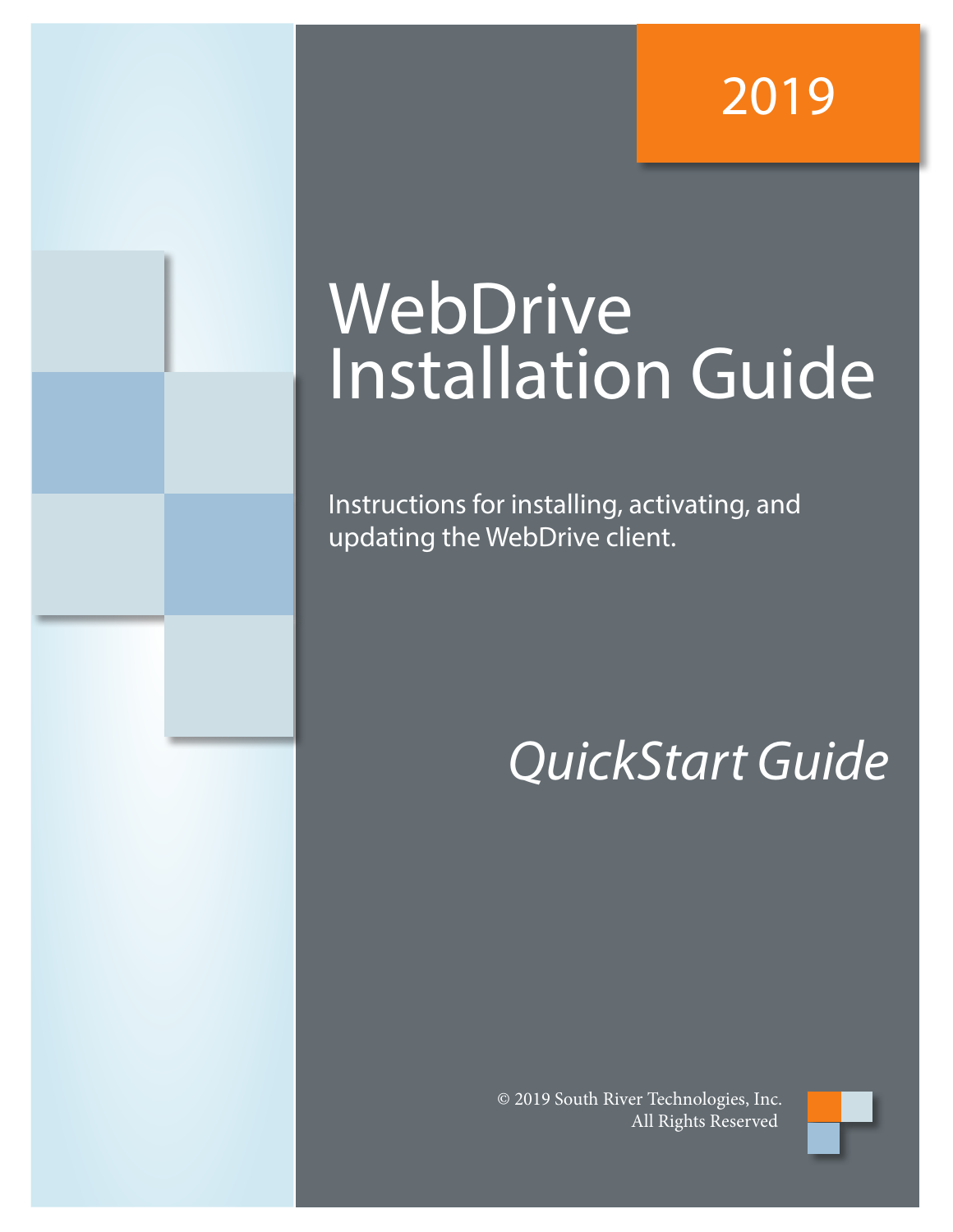

# Setting Up and Updating WebDrive



#### **Welcome to WebDrive!**

WebDrive is a file transfer client which connects with your offsite data storage servers, including SFTP, WebDAV, and SharePoint, to allow you to access and edit content on an as-needed basis.

WebDrive also works with Cornerstone MFT Server to reduce the risk of network intrusion. WebDrive is an innovative way to access files stored in Cornerstone and other remote locations from the convenience and familiarity of a drive letter.

#### **Installation**

WebDrive runs on all versions of Windows, Mac, Android, and IOs platforms (with the exception of Windows RT 32bit, which is no longer supported by Microsoft). If you have recently upgraded to a Windows 8 or 10 operating system, you will need to reinstall WebDrive to maintain all of the software's functionality.

When you are ready to install WebDrive, access the most recent version from our website at at http://www. webdrive.com/.

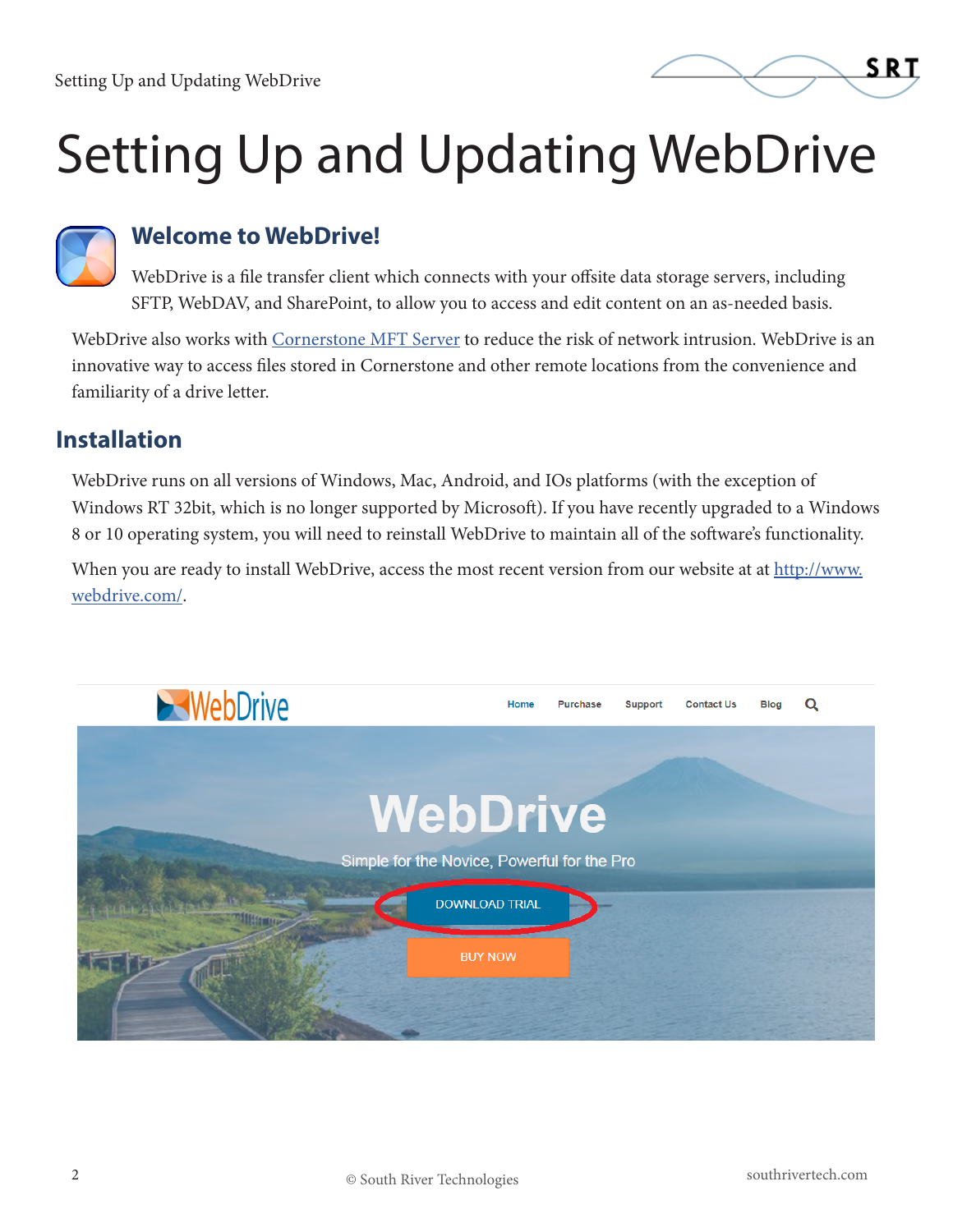![](_page_2_Figure_1.jpeg)

After the software downloads, run it and follow the installation wizard.

**Note:** If you change the save location from the default, your log and cache files will also save to the new location. This information will be important if you ever need to troubleshoot or submit a ticket to our helpdesk, which sometimes requires logging data.

#### **Error: Cannot Identify File Type**

Your browser may show an error stating that it cannot recognize the file type. Try again using an alternate browser.

#### **Activate Your License**

Once you've purchased a WebDrive license, you can activate your software using these steps:

- 1. Launch WebDrive.
- 2. Click the Help/Info icon in the top toolbar (or click App Settings and selecting the License Information tab).
- 3. Click the Activate License button.
- 4. Click the Activate License button in the window (or Buy It... first, if you still need to purchase a license) and enter your licence code, which you should have recieved in a confirmation email, and click Activate.

![](_page_2_Picture_12.jpeg)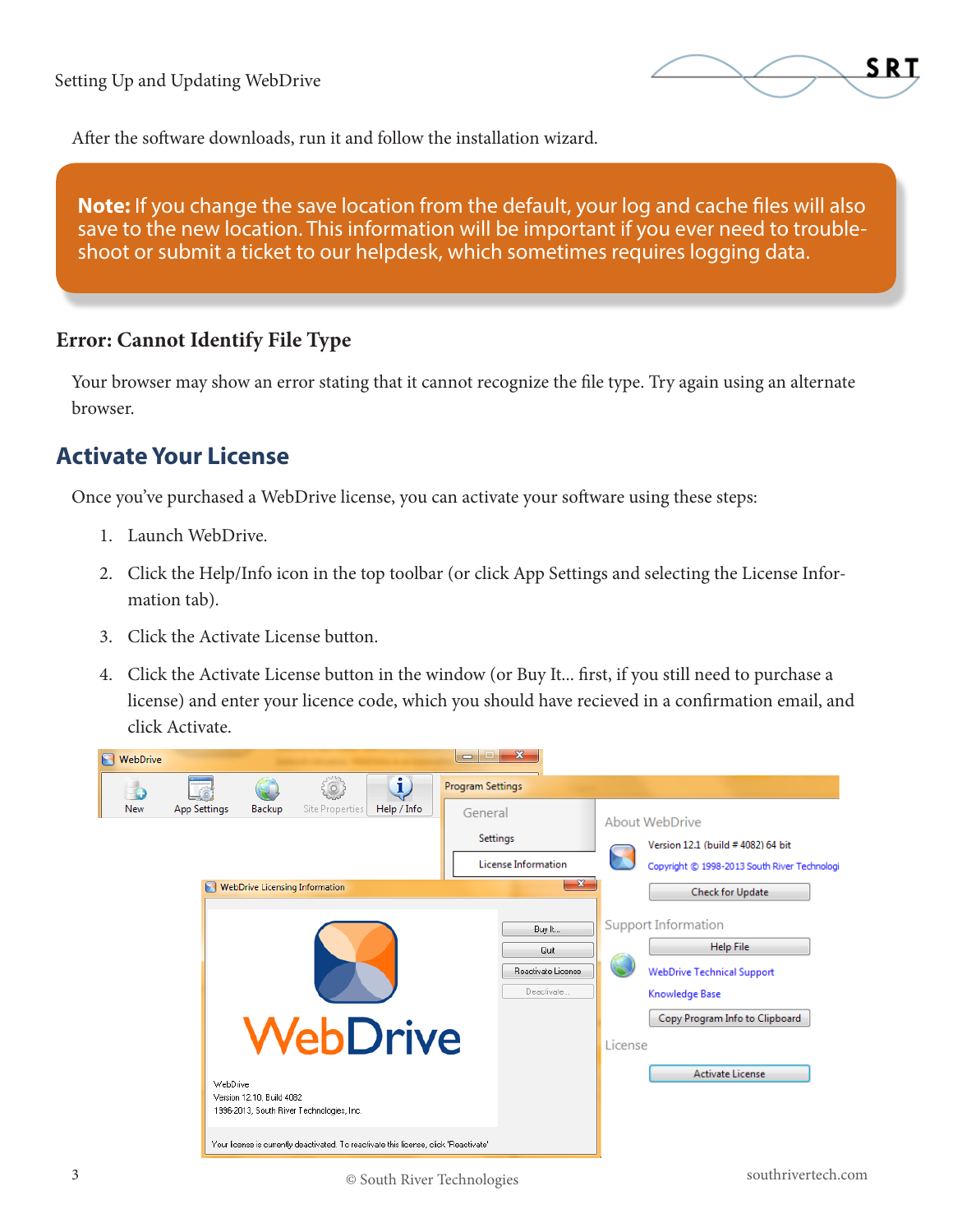![](_page_3_Figure_1.jpeg)

#### **Update WebDrive**

SRT updates its software periodically to keep up with fast-changine security standards. You should update your software regularly. You can either check for updates manually, or configure WebDrive to check for updates each time it launches.

To reach the update settings in WebDrive, follow the previous instructions for activating your license by accessing the License Information page. From there:

- 1. Click the Check for Update button.
- 2. If a new update is available, update your software.
- 3. Enable the Check for updates automatically option in the lower left corner if you would like WebDrive to do this automatically. WebDrive will ask for permission before initiating an update.
- 4. Restart your computer to complete the installation. You will be prompted to complete this step.

| Software Update                                                                                                            |
|----------------------------------------------------------------------------------------------------------------------------|
| WebDrive v12, 10 build 4082 [English (United States)] is the latest version of the software, your system is up to<br>date. |
| Enable automatic updates to have WebDrive perodically check for new updates.                                               |
|                                                                                                                            |
|                                                                                                                            |
|                                                                                                                            |
|                                                                                                                            |
|                                                                                                                            |
|                                                                                                                            |
| Close                                                                                                                      |
| Check for updates automatically                                                                                            |

#### **Troubleshooting**

Visit our Knowledgebase to read helpdesk articles and answers to frequently asked questions.

To report a problem, visit our support site at http://www.SRThelpdesk.com/. Please furnish our

Support Engineers with the following information:

- **•** The Windows platform you are running.
- **•** Software used and version number.
- **•** A detailed description of the problem. Include file name and complete sub-directory name, if applicable.
- **•** Attach a copy of the log file to your e-mail.